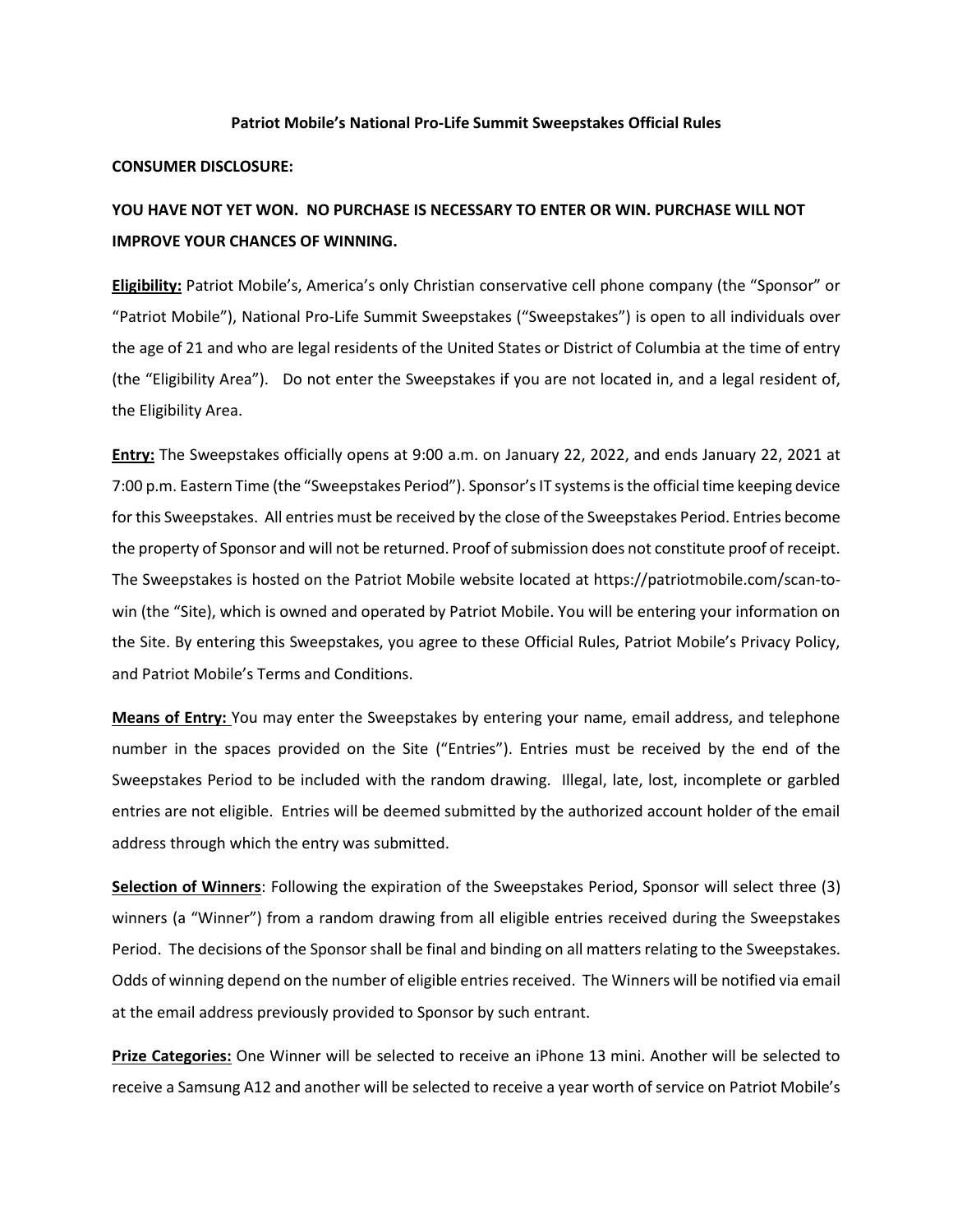5 GB plan. The retail price of the IPhone 13 and Samsung A12 on Patriot Mobile's website are \$779 and \$178, respective. A year of service on Patriot Mobile's 5GB plan is \$540. If any Winner cannot be reached within fourteen (14) days from the first notification attempt, then that Winner shall be disqualified and an alternative Winner will be randomly selected to receive the prize originally drawn to the disqualified member. The devices will be activated on a Patriot Mobile service plan. All Prizes are awarded "AS IS," "AS AVAILABLE," and without warranty of any kind, express or implied, including without limitation any implied warranty of merchantability or fitness for a particular purpose. Prizes are not redeemable for cash and are not transferable. No substitutions of Prizes are permitted; however, Sponsor reserves the right to substitute any Prize with another of equal or greater value. ALL FEDERAL, STATE AND LOCAL TAXES ASSOCIATED WITH THE RECEIPT OR USE OF ANY PRIZE ARE SOLELY THE RESPONSIBILITY OF SUCH WINNER. The Winner of a Prize may be issued an IRS Form 1099 which documents the value of the Prize for tax purposes.

**General Conditions:** By entering into the Sweepstakes, entrants agree to abide by and be bound by these Official Rules, and to accept the decisions of Sponsor as final. Entry in this Sweepstakes does not constitute entry into any other promotion, contest or sweepstakes of Sponsor or any affiliate. Neither Sponsor nor any affiliate is responsible for stolen, lost, late, misdirected, damaged, incomplete, or illegible entries, whether due to system errors or failures, faulty transmission or other telecommunications malfunctions, entries not received resulting from any hardware or software failures of any kind, lost or unavailable network connections, failed, incomplete or garbled computer or telephone transmissions, typographical or system errors and failures, technical malfunctions, spam filters, or otherwise. Sponsor may prohibit an entrant from participating in the Sweepstakes or winning a Prize if, in its sole discretion, it determines that said entrant is attempting to undermine the legitimate operation of the Sweepstakes by cheating, hacking, deception, or other unfair playing practices (including the use of automated quick entry programs or any other entries generated by a script, macro, or other automated means) or intending to annoy, abuse, threaten or harass any other entrants or Sponsor. If for any reason this Sweepstakes is not able to be conducted as planned, including, but not limited to, by reason of infection by computer virus, bugs, tampering, unauthorized intervention, fraud or any other causes beyond the reasonable control of Sponsor which corrupt or affect the administration, security, fairness, integrity or proper conduct of the Sweepstakes, then Sponsor reserves the right at its sole discretion to cancel, terminate, modify or suspend the Sweepstakes and randomly draw from those entries received up to the cancellation/suspension date. Sponsor reserves the right to disqualify any participant or Winner and may refuse to award any Prize to a person who fails to follow these official rules or who is ineligible or has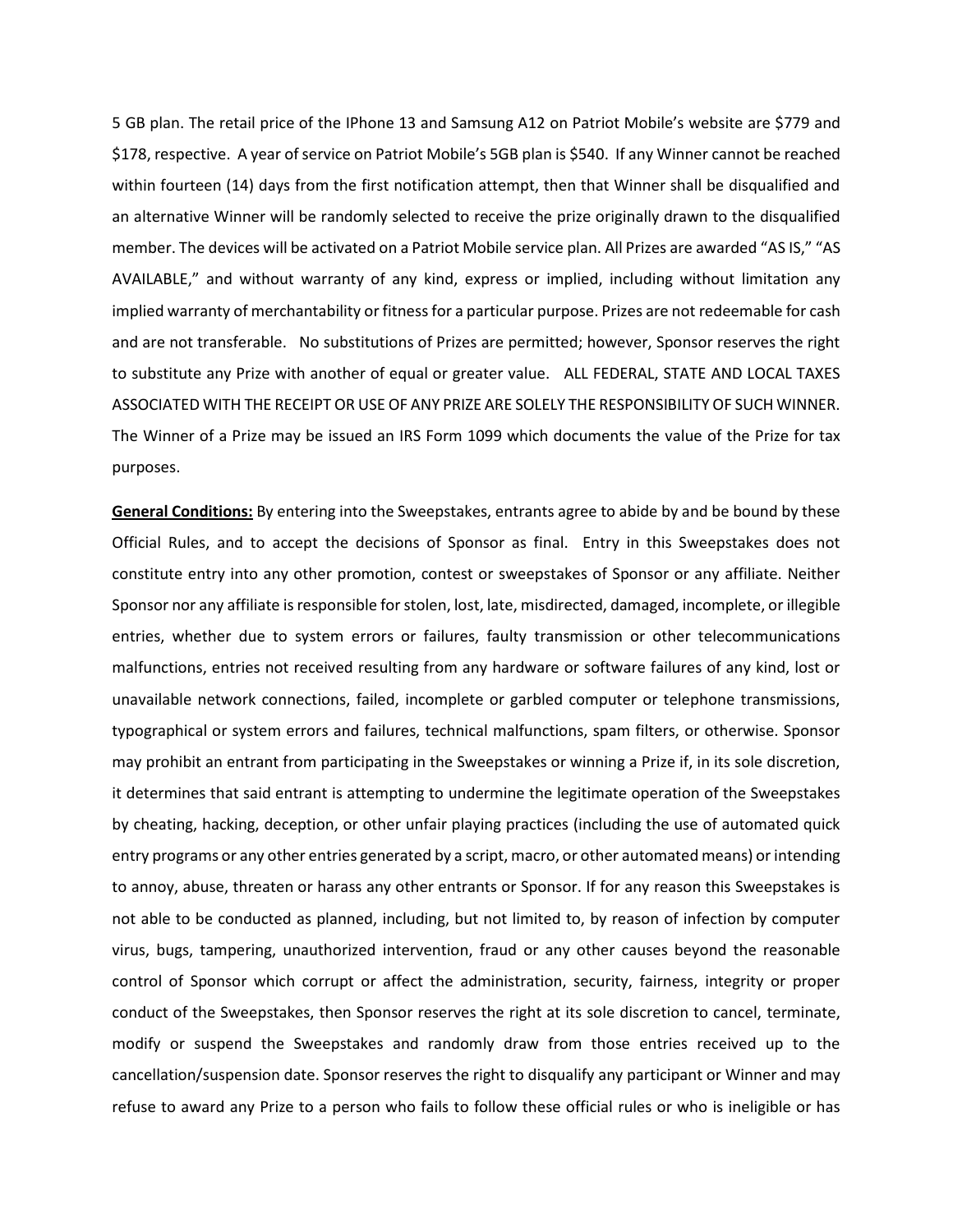violated any rule, gained unfair advantage in participating in the Sweepstakes, obtained winner status using fraudulent means or made any misrepresentations relative to the Sweepstakes and Prize redemption. CAUTION: ANY ATTEMPT BY AN ENTRANT TO DELIBERATELY DAMAGE OR UNDERMINE THE LEGITIMATE OPERATION OF THE SWEEPSTAKES MAY BE IN VIOLATION OF CRIMINAL AND CIVIL LAWS AND, SHOULD SUCH AN ATTEMPT BE MADE, SPONSOR RESERVES THE RIGHT TO SEEK REMEDIES AND DAMAGES (INCLUDING ATTORNEYS' FEES) FROM ANY SUCH ENTRANT TO THE FULLEST EXTENT OF THE LAW, INCLUDING SEEKING CRIMINAL PROSECUTION. By participating, entrants acknowledge and represent that they unconditionally agree to be bound by these Official Rules and the decisions of Sponsor, which are binding and final in all matters relating to this Sweepstakes and waive any right to claim ambiguity in the Sweepstakes or these Official Rules.

**Rights Granted to Sponsor; Publicity**: By participating, each entrant grants Sponsor permission to use his or her name, likeness or comments for publicity purposes without payment of additional consideration, except where prohibited by law. Each Winner also agrees that their name and Prize value will be given to other people upon request.

**Release:** YOU ACKNOWLEDGE AND AGREE THAT ANY ACCEPTANCE, PARTICIPATION IN OR WITH, AND/OR USE OF ANY PRIZE ARE SOLELY AT YOUR OWN RISK. YOU, ON BEHALF OF YOURSELF AND YOUR ASSIGNS, HEIRS, DEVISEES AND ESTATE (COLLECTIVELY, "SUCCESSORS"), HEREBY UNCONDITIONALLY AND FOREVER RELEASE, DISCHARGE, AND AGREE TO INDEMNIFY, DEFEND, AND HOLD HARMLESS SPONSOR, ITS AFFILIATES AND OTHER PROVIDERS OF ANY PRIZE AND EACH OF THEIR RESPECTIVE PARENT COMPANIES, SUBSIDIARIES, AFFILIATES, OFFICERS, DIRECTORS, EMPLOYEES, AGENTS, PROFESSIONAL ADVISORS, AND CONTRACTORS (COLLECTIVELY, "RELEASED PARTIES"), FROM ANY AND ALL CLAIMS, JUDGMENTS, COSTS, DAMAGES, LOSSES, EXPENSES, AND LIABILITIES (WHETHER UNDER CONTRACT, WARRANTY, TORT (INCLUDING NEGLIGENCE (WHETHER ACTIVE, PASSIVE, OR IMPUTED), STRICT LIABILITY, PRODUCT LIABILITY, OR ANY OTHER THEORY) RELATING TO ANY CLAIM YOU MAY NOW OR LATER HAVE WITH RESPECT TO ANY DEATH, PERSONAL INJURY, PROPERTY DAMAGE, PECUNIARY, OR OTHER LOSS, DAMAGE, COST, OR EXPENSE (COLLECTIVELY, "HARM") THAT MAY BE SUFFERED BY YOU OR ANY THIRD PARTY AS A RESULT OF THE SWEEPSTAKES, ANY USE BY THE RELEASED PARTIES OF YOUR NAME, LIKENESS (INCLUDING, WITHOUT LIMITATION, VISUAL LIKENESSES OF YOU), OR BIOGRAPHICAL DATA, OR IN CONNECTION WITH YOUR ACCEPTANCE, PARTICIPATION IN OR WITH, USE OF, AND/OR INABILITY TO USE ANY PRIZE AWARDED TO YOU, EVEN IF SUCH HARM IS CAUSED SOLELY BY THE RECKLESSNESS, NEGLIGENCE, OR FAULT OF ONE OR MORE RELEASED PARTIES (COLLECTIVELY, THE "RELEASED CLAIMS").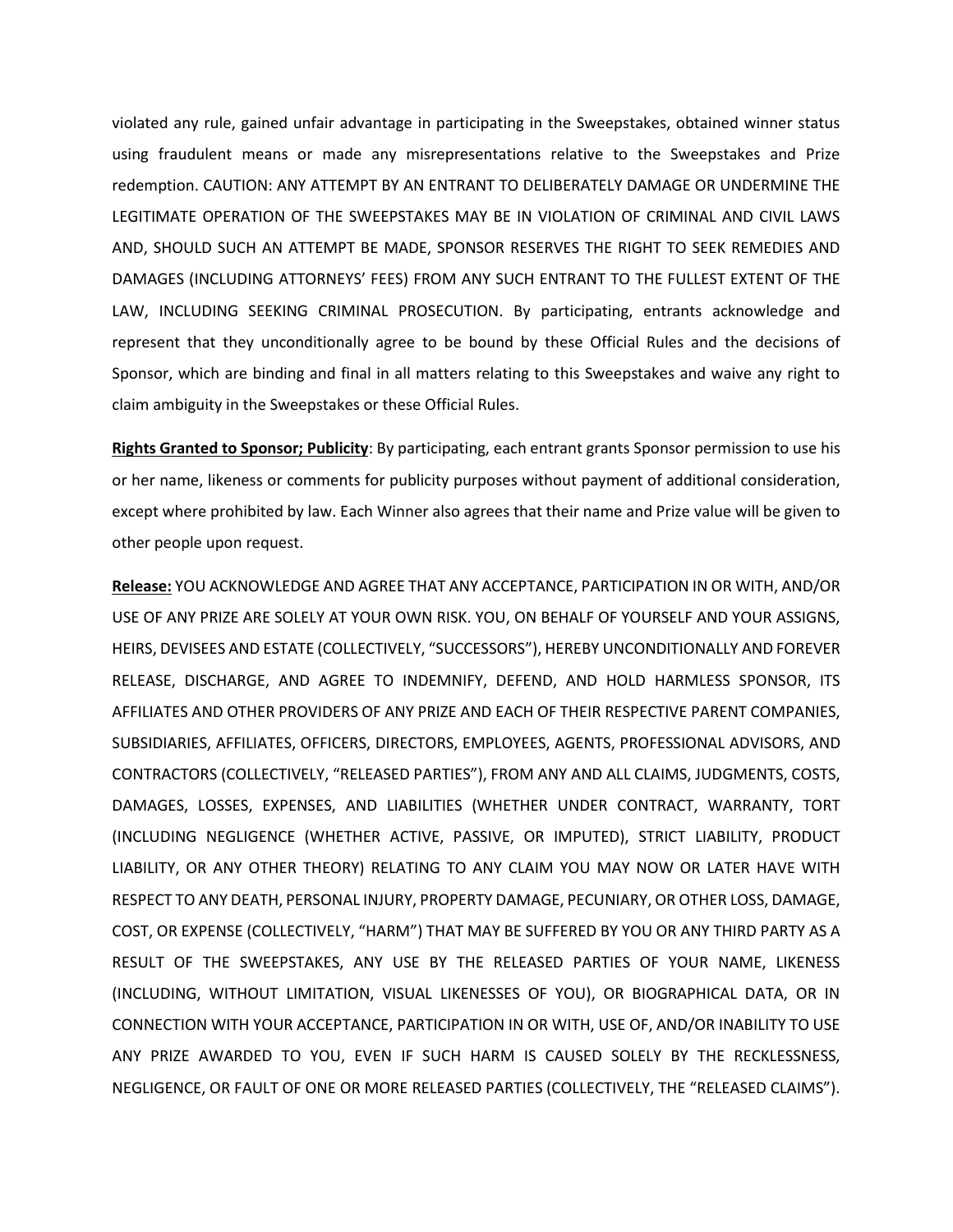YOU UNDERSTAND AND AGREE THAT THIS RELEASE WILL PREVENT YOU AND YOUR SUCCESSORS FROM BRINGING ANY ACTION AGAINST ANY RELEASED PARTY AND FROM RECOVERING ANY MONEY DAMAGES OR OTHER RELIEF FROM ANY RELEASED PARTY IN CONNECTION WITH ANY OF THE RELEASED CLAIMS.

**Miscellaneous**: All issues and questions concerning the construction, validity, interpretation, and enforceability of these Official Rules, or the rights and obligations of the entrant and Sponsor in connection with the Sweepstakes, shall be governed by, and construed in accordance with, the substantive laws of the State of Texas, without regard to its choice of law provisions. You irrevocably consent to the exclusive jurisdiction and venue of the federal and state courts located in Tarrant County, Texas, with respect to any claim or suit arising out of or in connection with these Official Rules, the Sweepstakes, any delivery, mis-delivery, or non-delivery of any Prize or your acceptance, participation in, use of, or inability to use any Prize, and agree not to commence or prosecute any such claim or suit other than in the aforementioned courts. EACH OF THE PARTIES HEREBY IRREVOCABLY WAIVES ANY AND ALL RIGHT TO TRIAL BY JURY IN ANY LEGAL PROCEEDING ARISING OUT OF OR RELATING TO THESE OFFICIAL RULES, THE SWEEPSTAKES OR ANY OF THE RELEASED CLAIMS. You understand and agree that if any provision of these Official Rules is found to be unenforceable in any respect by a court of competent jurisdiction, it is your intention and understanding that these Official Rules shall nonetheless be enforced to the maximum extent to which they are found to be legally enforceable. TO THE EXTENT PERMITTED BY LAW, YOU WAIVE THE BENEFIT OF ANY PROVISIONS OF ANY STATUTE OR OTHER LAW THAT MIGHT ADVERSELY AFFECT THE RIGHTS OF ANY RELEASED PARTY UNDER THESE OFFICIAL RULES. You understand and agree that your consent to these Official Rules set forth above are a material inducement for Sponsor and its affiliates to award a Prize to you and that Sponsor and its affiliates would not do so in the absence of your consent as evidenced by your participation in the Sweepstakes. These Official Rules are the entire agreement between Sponsor and its affiliates and you with respect to the matters described herein, and supersedes any and all other agreements and communications, oral or written, between you and Sponsor or any other Released Party with respect to such matters. These Official Rules may not be amended or supplemented except by a writing signed by Sponsor specifically referencing these official rules. Except where prohibited by law, as a condition of participating in the Sweepstakes, each entrant agrees that (1) any and all disputes and causes of action arising out of or connected with the Sweepstakes drawing or any Prizes awarded, shall be resolved individually, without resort to any form of class action, and exclusively by final and binding arbitration under the rules of the American Arbitration Association and held in Grapevine, TX; (2) the laws of the State of Texas will govern the enforcement and all proceedings at such arbitration; and (3) judgment upon such arbitration award may be entered in any court having jurisdiction.